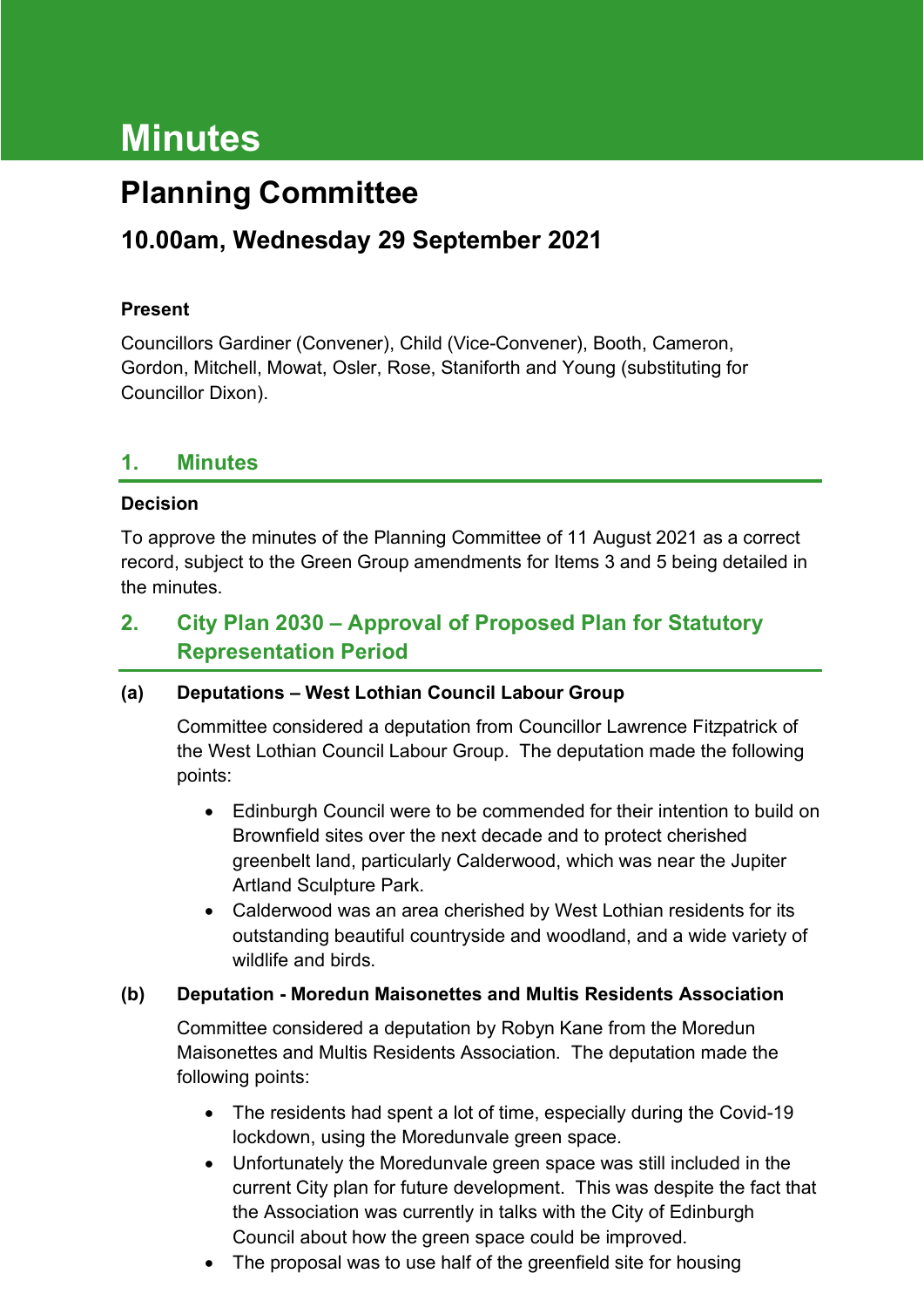development. If this were to go ahead, people's gardens, and a playpark for children would be removed.

- The Moredunvale greenspace was well loved and well looked after by residents and was a vital asset to the community. To take it away would be detrimental to the community and to local schools, doctor and dental practices and local businesses.
- Moredun had the third highest rates of poverty and the buildings there were required to be brought up to standard. Moredun residents felt like they had been forgotten by the Council and asked that their homes and their relationship with the Council was repaired.

#### **(c) Deputation – East Calder and District Community Council**

Committee considered a deputation by Chris Davidson from East Calder and District Community Council. The deputation made the following points:

- The deputation advised that they were delighted that the proposals in the City Plan report were for the development of Brownfield sites within Edinburgh and the exclusion of the greenfield sites around the city, in particular the Calderwood proposal.
- Concerns were raised by the deputation on all the proposed developments on the A71 and periphery of Edinburgh to the west, and around the West Lothian boundaries. The local infrastructure was struggling to cope with the current approved developments.
- Although the active travel proposals were admirable they would be impossible to achieve on the A71 due to the current road network.
- The SESplan of 2013 recognised the abandonment of the dual carriageway in 1996 to replace the existing A71. As this work was never completed, all development along the A71 must be rejected.
- The impact of the pandemic in terms of commuter traffic and people working from home was yet to be known.

#### **(d) Written Deputation – Gilmerton and Inch Community Council**

The following points were made in the written deputation from Gilmerton and Inch Community Council:

- As a Community Council we had already received several comments regarding the above draft plan. Most of these related to the large swathes of land within our Community Council area that had already been zoned for development within the previous LDP2 and the local residents feared that this was about to be repeated in City Plan 2030.
- Many in our community had noticed that the green area around the Moredun Multi Storey flats appeared to still be in the draft and as there was a consultation with residents and ongoing discussions with a steering group set up to look at the regeneration of this green space, no-one can understand how this was still there. Funding to redevelop this green space was already in place. Gilmerton & Inch Community Council would like this area to be removed from the draft plan.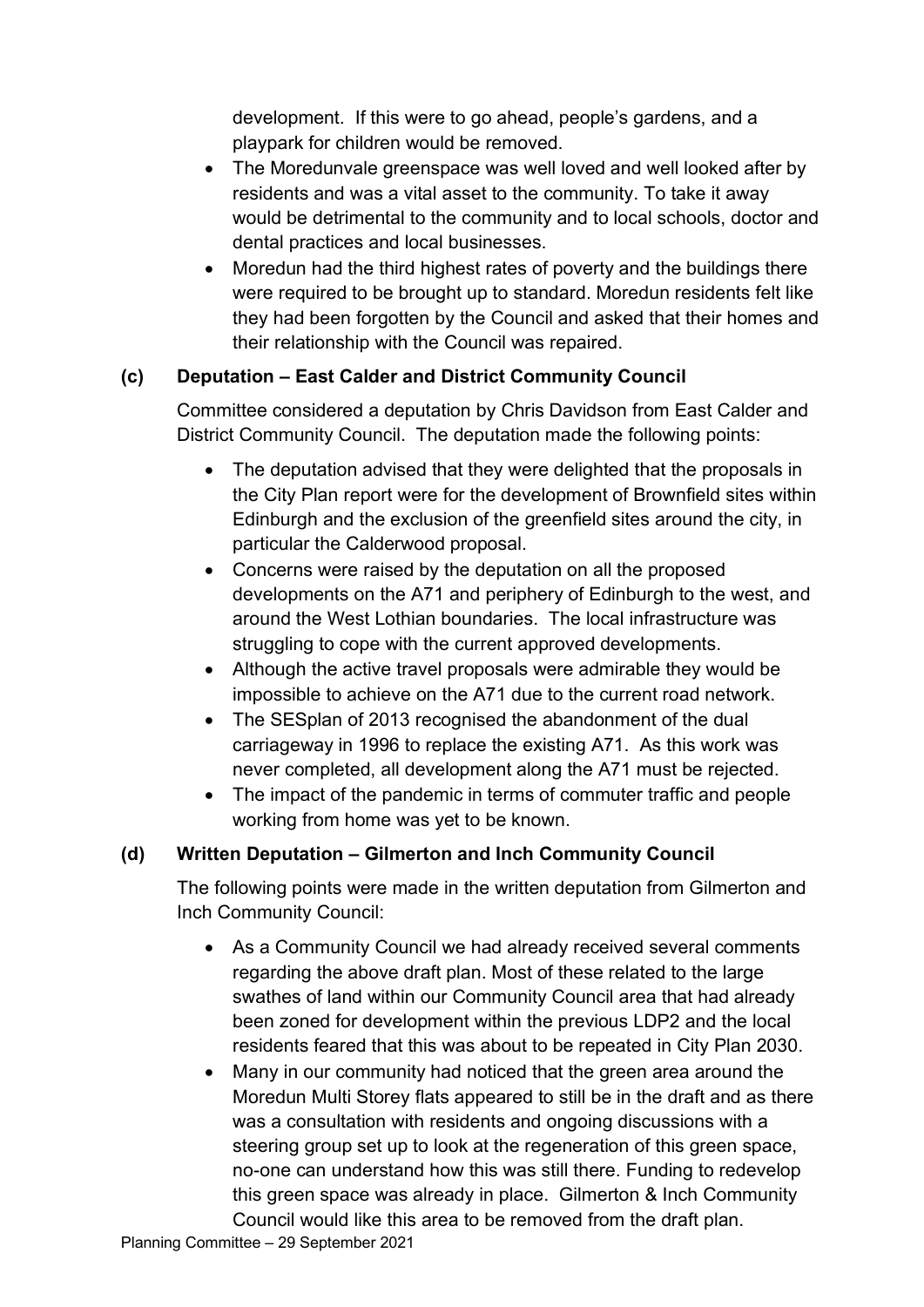- The lack of infrastructure to service the already approved large areas of new housing within our community council area, along with the plots included in this draft plan caused concern. We had a lack of basic facilities such as medical facilities, dentists and had been subjected to the removal of several key bus stops. In the last LDP2 we were promised that several key junctions would be fitted with the Mova traffic system and to our knowledge this had not happened.
- We have to mention that was very hard to read this large document on line and as such we were fearful of missing something vital that perhaps we should be commenting on here. It was hoped that printed versions would be available prior to the six week consultation taking place.
- We look forward to working with the Council and achieving a mutually agreeable plan for our area.

#### **(e) Report by the Executive Director of Place**

Approval was sought for the Proposed Plan and its supporting documents as set out in the appendices to the report. Approval of the Proposed Plan was required so that the Local Development Plan (LDP) process could move to its next stage, that statutory period of representation, before it could be submitted to Scottish Ministers for Examination.

#### **Motion**

- 1) To approve the Proposed Plan, as set out in Appendix 1 to the report, for its statutory period of representation.
- 2) To approve the technical and other supporting information which was statutorily required to be considered alongside the Proposed Plan (Appendices 2-13 of the report).
- 3) To agree the Proposed Plan be published (subject to any minor typographical editorial changes) for its period of public representation (6 weeks).
- 4) To approve the Development Plan Scheme and Programme of Engagement (Appendix 9 of the report).
	- Moved by Councillor Gardiner, seconded by Councillor Child

#### **Amendment 1**

#### Amendment to Local Plan: 2030

To note the work and time that had gone into preparing the Proposed Plan and the significant change in strategy that was signalled by the Proposed Plan and the following concerns about the proposals:

- 1) To note that the lengthy introduction and strategy sections go further in their aims than the supporting policies and Committee to consider that this would lead to difficulties in interpreting the Plan over the period of its 10-year life resulting in increased legal challenge and costs to the Local Authority.
- 2) To note that as detailed in the Proposed Plan and supporting documents there was no extant approved Housing Supply Target, that one would be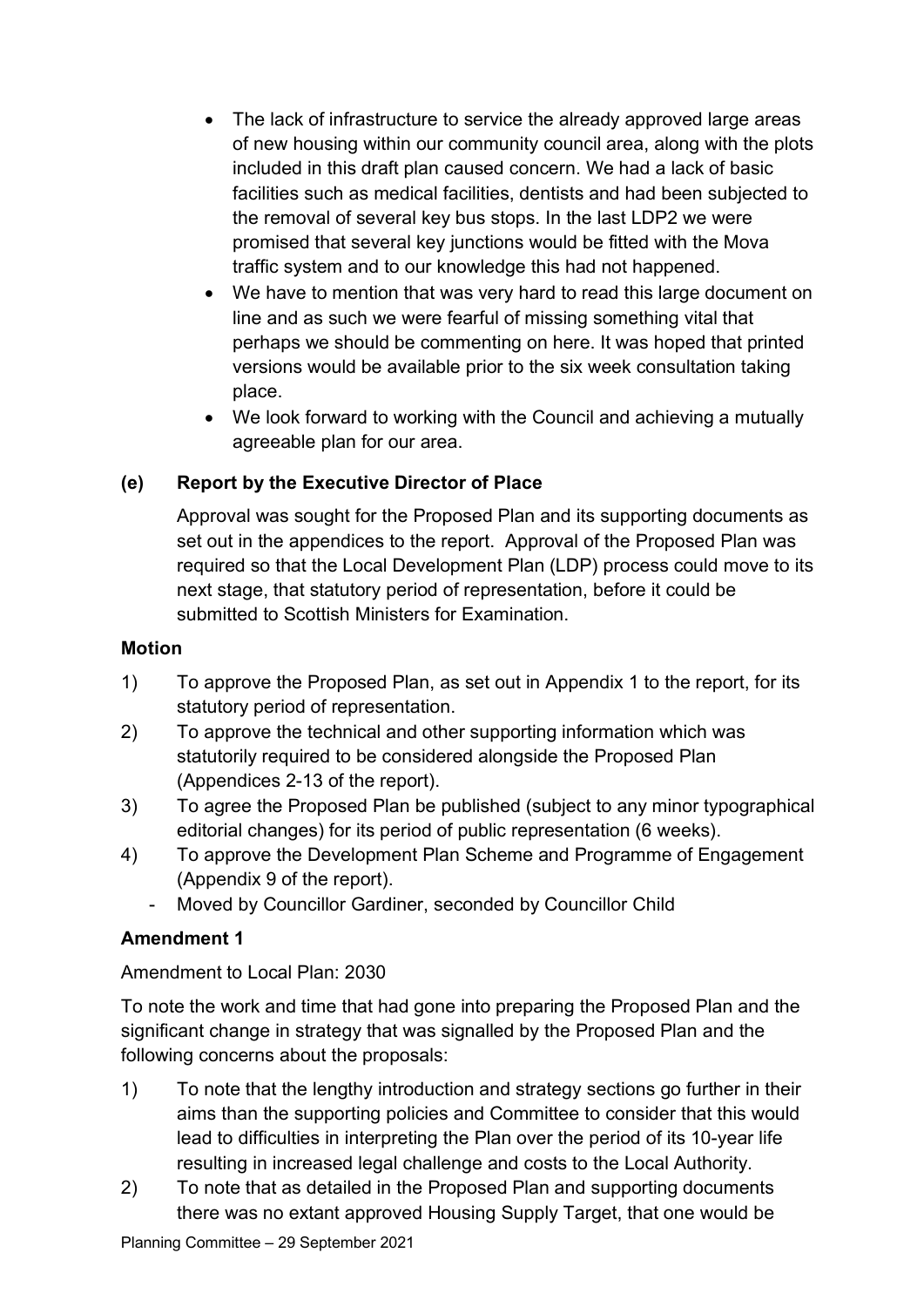determined in the Draft National Planning Framework which was to be published shortly, and considered that the more prudent course of action would be to reserve publication of the documents until these figures were available so that there was reasonable certainty that Proposed Plan was aligned with NPF 4.

- 3) To note that Committee found insufficient evidence to demonstrate the plan was deliverable and this had been a key concern throughout the composition of plans in this Council; to note that City Plan 2030 relied heavily upon City Centre Transformation and the City Mobility Plan but did not demonstrate how these highly aspirational and costly plans would be delivered, calling into question the deliverability of City Plan 2030 itself.
- 4) To note the concern that the proposals displaced economic activity on sites earmarked for housing development and that there was not sufficient evidence to demonstrate that the redevelopment would provide adequate land for re-provision and expansion of economic activity close to where people lived.
- 5) To note that Committee explicitly rejected a plan that proposed the use of Compulsory Purchase Orders to deliver its strategy because of the unknown liabilities surrounding these and because use of CPO could only be justified in very specific cases with an overwhelming public interest and did not consider that the Plan met this test given the uncertainty and length of time that following this policy would take over other alternatives which had not been presented for consideration.
- 6) To note that Committee were concerned that the provision of housing was one of the key needs facing the city and rather than delivering an increase in housing of all tenures City Plan would artificially inflate future house prices by supressing deliverability because of the lengthy processes that would be involved, the large infrastructure demands in a challenging economic climate and that the inherent uncertainties as detailed in the Plan meant this plan was not the most effective way to meet that need.

Committee considered that the Proposed Plan was a high-risk option for the City because of the uncertainty over NPF 4, the likelihood of the proposed strategy constraining the housing market which would reduce supply and increase costs and therefore considered that:

- 1) There should be a robust redrafting of the Plan to ensure that there was strategic and policy alignment with the Plan,
- 2) The Committee should have a workshop to appraise them of the costs, risks and sites which may be subject to CPO to inform them of whether they wished to pursue the inclusion of this policy.
- 3) To look at the provision of land for economic activity and industry to ensure that sufficient land was provided for these sites.
	- Moved by Councillor Mowat, seconded by Councillor Rose

#### **Amendment 2**

Planning Committee – 29 September 2021 1) To approve the Proposed Plan, as set out in Appendix 1 to the report, for its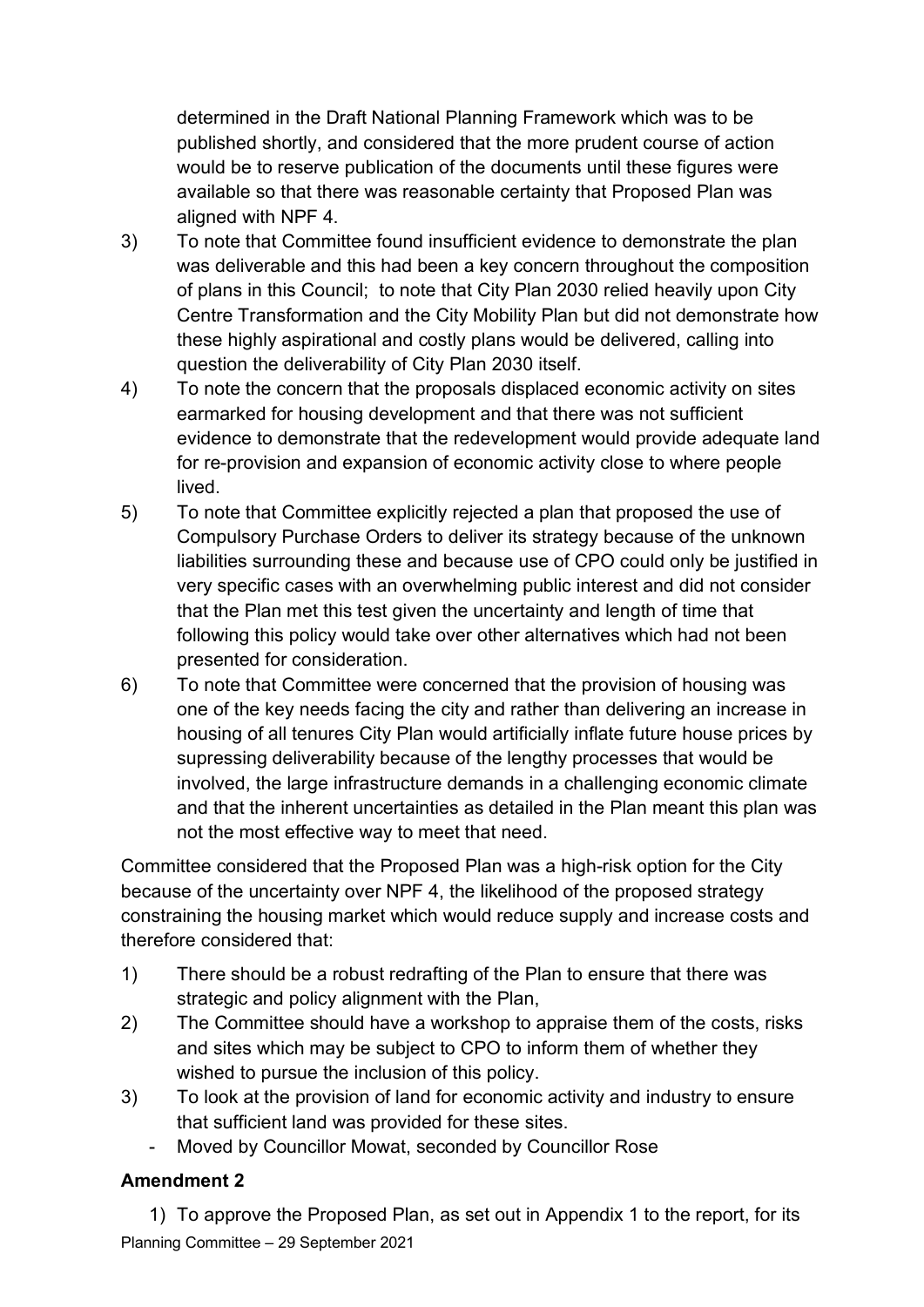statutory period of representation, subject to the removal of Place Policy 35, Moredunvale Road from the Proposed Plan.

- 2) To approve the technical and other supporting information which was statutorily required to be considered alongside the Proposed Plan (Appendices 2-13 of the report).
- 3) To agree the Proposed Plan be published (subject to any minor typographical editorial changes) for its period of public representation (6 weeks).
- 4) To approve the Development Plan Scheme and Programme of Engagement (Appendix 9 of the report).
- 5) To thank council officers and others who had contributed an enormous amount of work to the proposed City Plan; to welcome the clearly stated intention that this was a plan to contribute to addressing climate change and to ending poverty by 2030, and further welcomed that it **did not seek to allocate any new greenfield sites** for development.
- 6) To note the proposed plan envisaged development over the next 10 years; considered that if this was the case, there was a potential risk the City Plan may become out of date; in particular to note that the scale of change required to respond to the climate emergency was likely to need bolder action on decarbonisation than was set out in this plan; to note that the Scottish Government transitional arrangements for the Planning (Scotland) Act 2019 included measures to ensure that plans did not become out of date, and to agree that the report to committee following the period of representation would set out further information and options to **ensure an up-to-date and climate-ready plan**.
- 7) To note the **City Plan 2030 and City Mobility Plan** were initially developed in tandem but that the timetable for the City Plan had slipped due to various factors outwith the council's control; to agree there was value in maintaining synergy between the two plans, and to ask officers to ensure this was the case as the City Plan goes through future stages.
- 8) To welcome many elements within the plan to encourage more sustainable travel; to nonetheless believe that **expansion of Edinburgh Airport was incompatible with the city's and Scotland's climate change objectives**; to note that safeguarding of land for a second runway was required by NPF3, and to further note that, should the forthcoming NPF4 not contain reference to expansion of Edinburgh airport, any reference to expansion would also be removed from City Plan.
- 9) To welcomes the intention to enhance the city's **green blue network and active travel network**, but nonetheless believed the proposals set out in the plan and the proposals map were insufficient to provide the dense network of active travel infrastructure and blue green corridors which the ecological and climate emergency demanded; to note that further workstreams were being taken forward by other parts of the council to expand these; and to agree to incorporate this wider work into the City Plan at a future date, should there be competent planning grounds to do so.
- 10) To agree that choice of language in drafting of policies was important in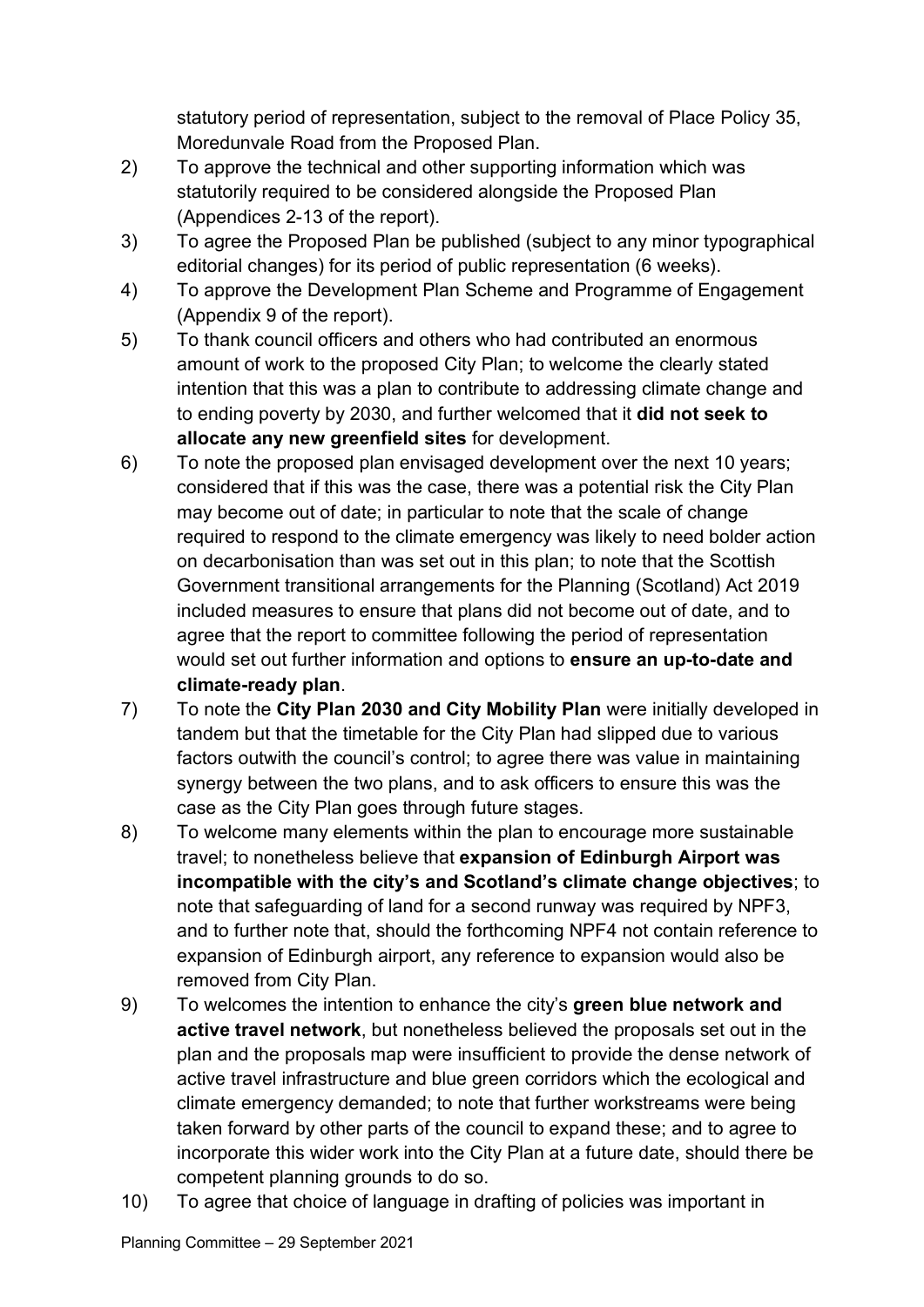sending a clear message to developers about the importance the council attached to specific policies, and in particular to what extent flexibility in applying a particular policy would be considered; to therefore agree to undertake a review of the consistency of language used throughout the document, to run in parallel with the period of representation, and with the aim of **strengthening those policies which helped to target the climate and ecological emergency and contributed to ending poverty** by 2030.

- 11) To welcome the policy of large purpose-built student accommodation sites requiring 50% housing being enshrined in the City Plan and that student accommodation would be expected to provide amenity equal to ordinary residential housing; to note that since the previous Development Plan was passed there had been a proliferation of applications to build student accommodation across the city and that the Choices document sought to address the amount and type of student housing coming forward; to further note that the Choices document suggested requiring student accommodation be built for, and managed by, one of Edinburgh's universities or colleges; and therefore to agree to include in the Proposed City Plan that **student accommodation should be built for, and managed by, one of Edinburgh's universities or colleges** and that the design guidance would explain how developers could demonstrate sufficient need for such accommodation both for the university or college in question and for the area where the accommodation was proposed.
- 12) To welcome the increase in the proportion of **affordable housing** delivered by eligible sites from 25% to 35% in the proposed plan; to note the decision of this committee on 19 May 2021 to receive an assessment of homes delivered under this policy in the last three years, and to agree to consider whether the definition and tenures covered by our affordable housing policy may need to be reviewed once that assessment had been received.
- 13) To welcome proposed policy Inf 7 on **Private Car Parking** as an important step towards encouraging more sustainable travel, but considered the area within which private car parking (other than accessible spaces) would not be permitted should extend beyond the proposed LEZ boundary to include all areas of the city which were considered to have good public transport accessibility; to agree the extent of this area should be set out in guidance, and to ask officers to make this change to the Proposed Plan prior to publication for the period of determination.
	- Moved by Councillor Booth, seconded by Councillor Staniforth

#### **Voting**

For the Motion  $-6$ 

For the Amendment 1 - 3

For Amendment 2 - 2

(For the Motion – Councillors Cameron, Child, Gardiner, Gordon, Osler and Young.

For Amendment 1 – Councillors Mitchell, Mowat and Rose.

Planning Committee – 29 September 2021